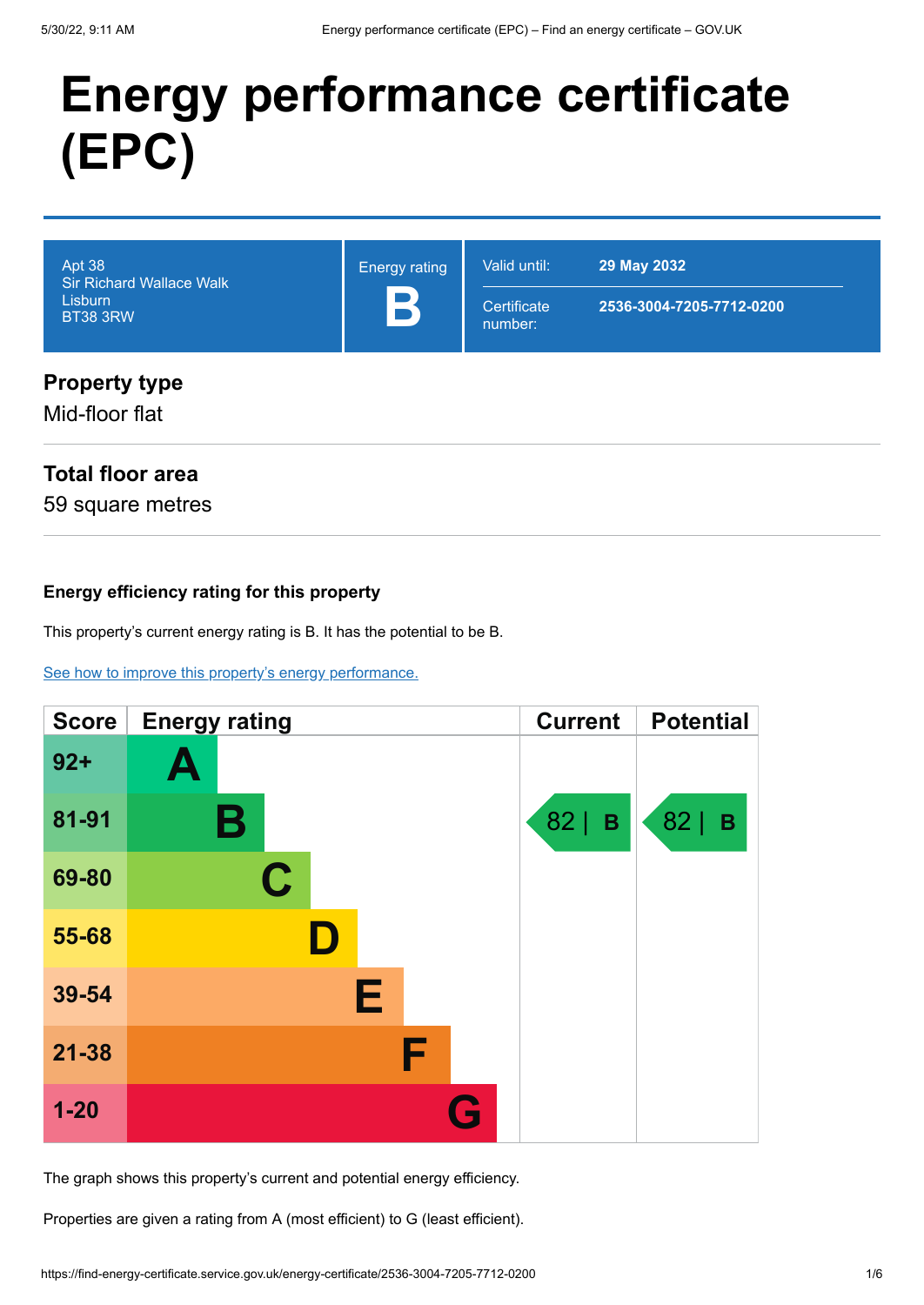For properties in Northern Ireland:

- the average energy rating is D
- the average energy score is 60

#### **Breakdown of property's energy performance**

This section shows the energy performance for features of this property. The assessment does not consider the condition of a feature and how well it is working.

Each feature is assessed as one of the following:

- very good (most efficient)
- good
- average
- poor
- very poor (least efficient)

When the description says "assumed", it means that the feature could not be inspected and an assumption has been made based on the property's age and type.

| <b>Feature</b>       | <b>Description</b>                         | Rating    |
|----------------------|--------------------------------------------|-----------|
| Wall                 | Cavity wall, as built, insulated (assumed) | Good      |
| Window               | Fully double glazed                        | Average   |
| Main heating         | Boiler and radiators, mains gas            | Good      |
| Main heating control | Programmer, room thermostat and TRVs       | Good      |
| Hot water            | From main system                           | Good      |
| Lighting             | Low energy lighting in all fixed outlets   | Very good |
| Roof                 | (another dwelling above)                   | N/A       |
| Floor                | (another dwelling below)                   | N/A       |
| Secondary heating    | None                                       | N/A       |

## **Primary energy use**

The primary energy use for this property per year is 110 kilowatt hours per square metre (kWh/m2).

#### $\blacktriangleright$ What is primary energy use?

#### **Environmental impact of this property**

This property's current environmental impact rating is B. It has the potential to be B.

Properties are rated in a scale from A to G based on how much carbon dioxide (CO2) they produce.

Properties with an A rating produce less CO2 than G rated properties.

https://find-energy-certificate.service.gov.uk/energy-certificate/2536-3004-7205-7712-0200 2/6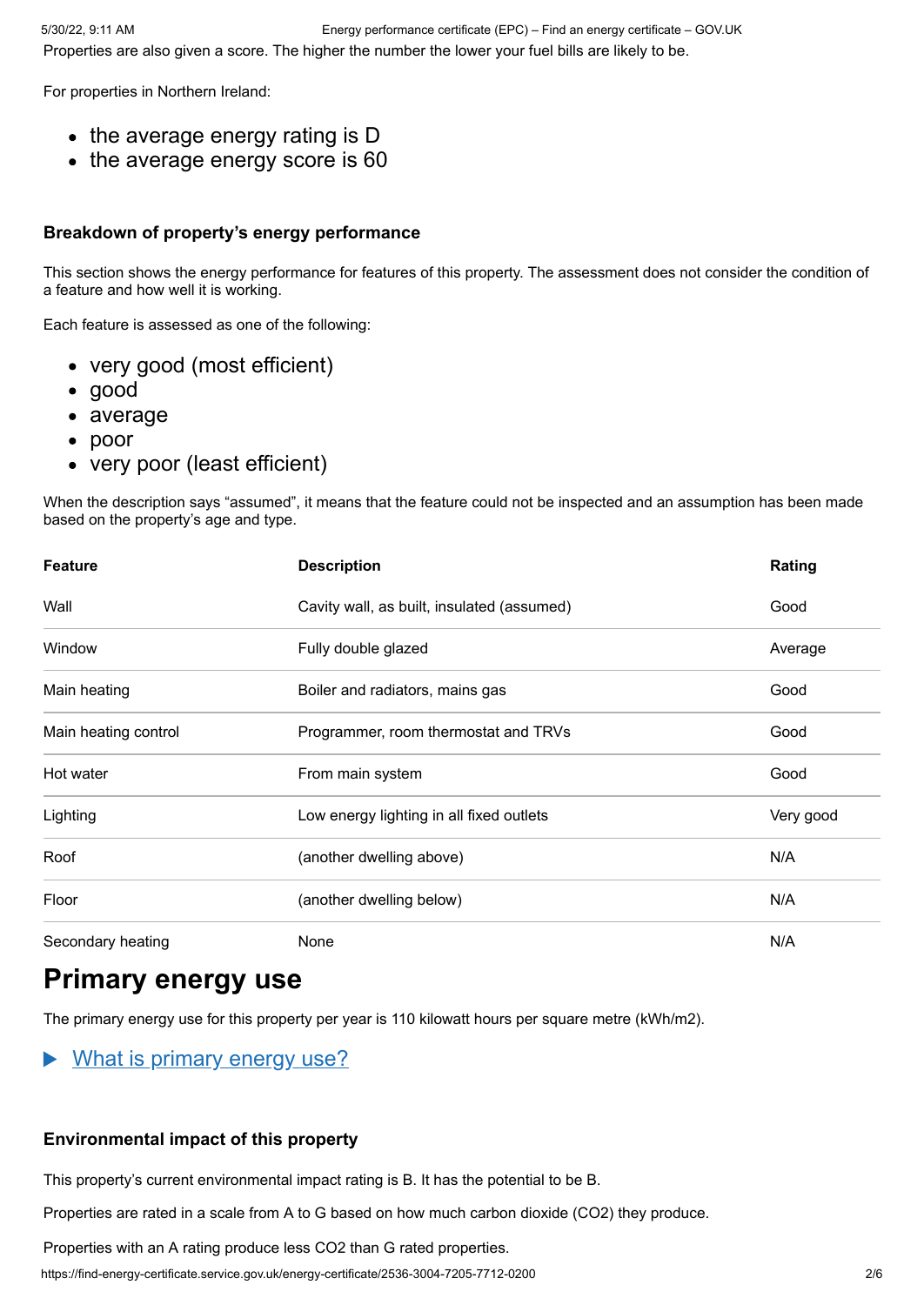#### **An average household produces**

6 tonnes of CO2

#### **This property produces**

1.1 tonnes of CO2

#### **This property's potential production**

1.1 tonnes of CO2

By making the [recommended changes](#page-3-0), you could reduce this property's CO2 emissions by 0.0 tonnes per year. This will help to protect the environment.

Environmental impact ratings are based on assumptions about average occupancy and energy use. They may not reflect how energy is consumed by the people living at the property.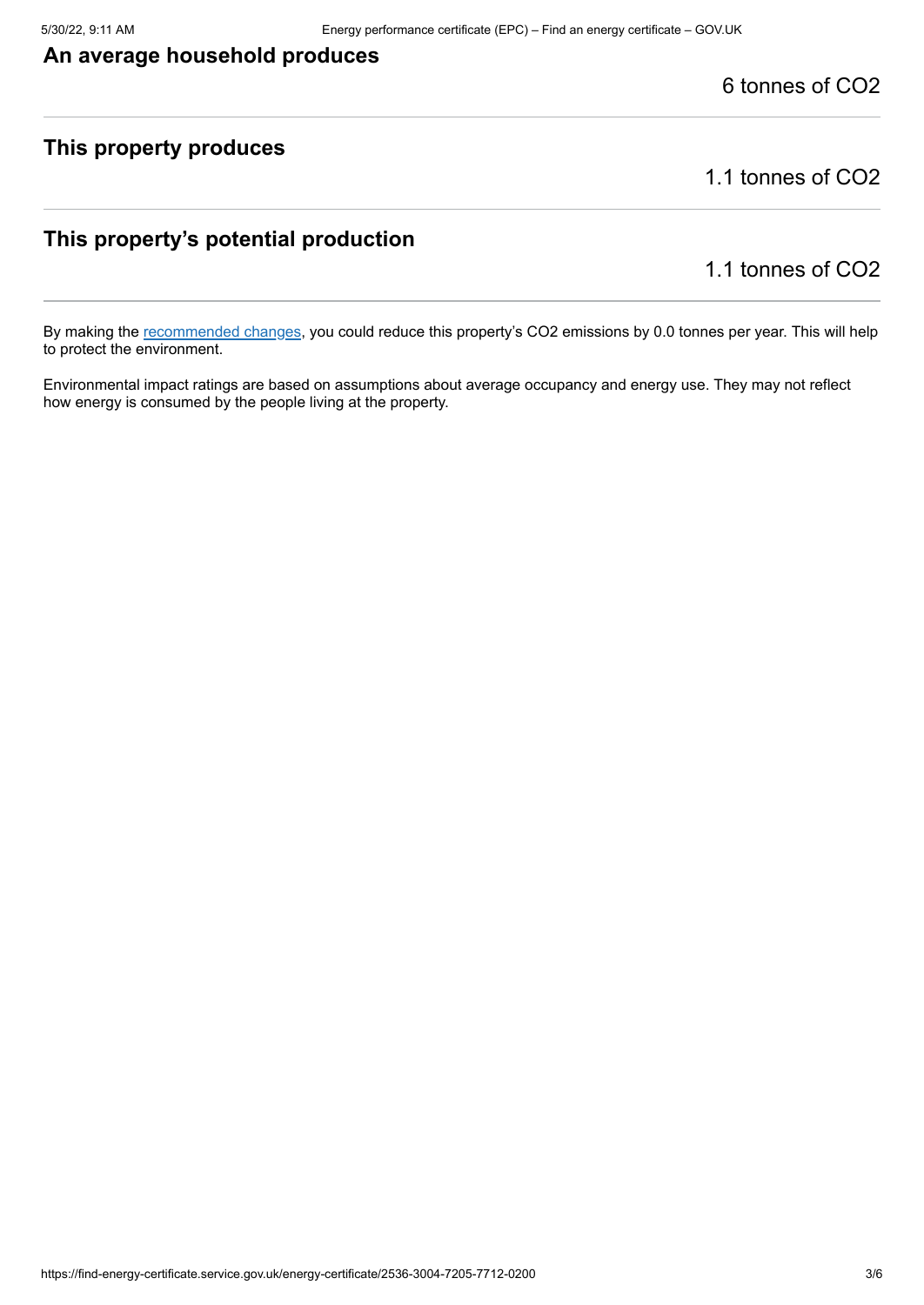#### <span id="page-3-0"></span>**Improve this property's energy performance**

The assessor did not make any recommendations for this property.



## **Paying for energy improvements**

[Find energy grants and ways to save energy in your home.](https://www.gov.uk/improve-energy-efficiency) (https://www.gov.uk/improve-energy-efficiency)

#### **Estimated energy use and potential savings**

#### **Estimated yearly energy cost for this property**

**Potential saving**

£336

## £0

The estimated cost shows how much the average household would spend in this property for heating, lighting and hot water. It is not based on how energy is used by the people living at the property.

The potential saving shows how much money you could save if you [complete each recommended step in order](#page-3-0).

## **Heating use in this property**

Heating a property usually makes up the majority of energy costs.

#### **Potential energy savings by installing insulation**

The assessor did not find any opportunities to save energy by installing insulation in this property.

#### **Contacting the assessor and accreditation scheme**

This EPC was created by a qualified energy assessor.

If you are unhappy about your property's energy assessment or certificate, you can complain to the assessor directly.

If you are still unhappy after contacting the assessor, you should contact the assessor's accreditation scheme.

Accreditation schemes are appointed by the government to ensure that assessors are qualified to carry out EPC assessments.

## **Assessor contact details**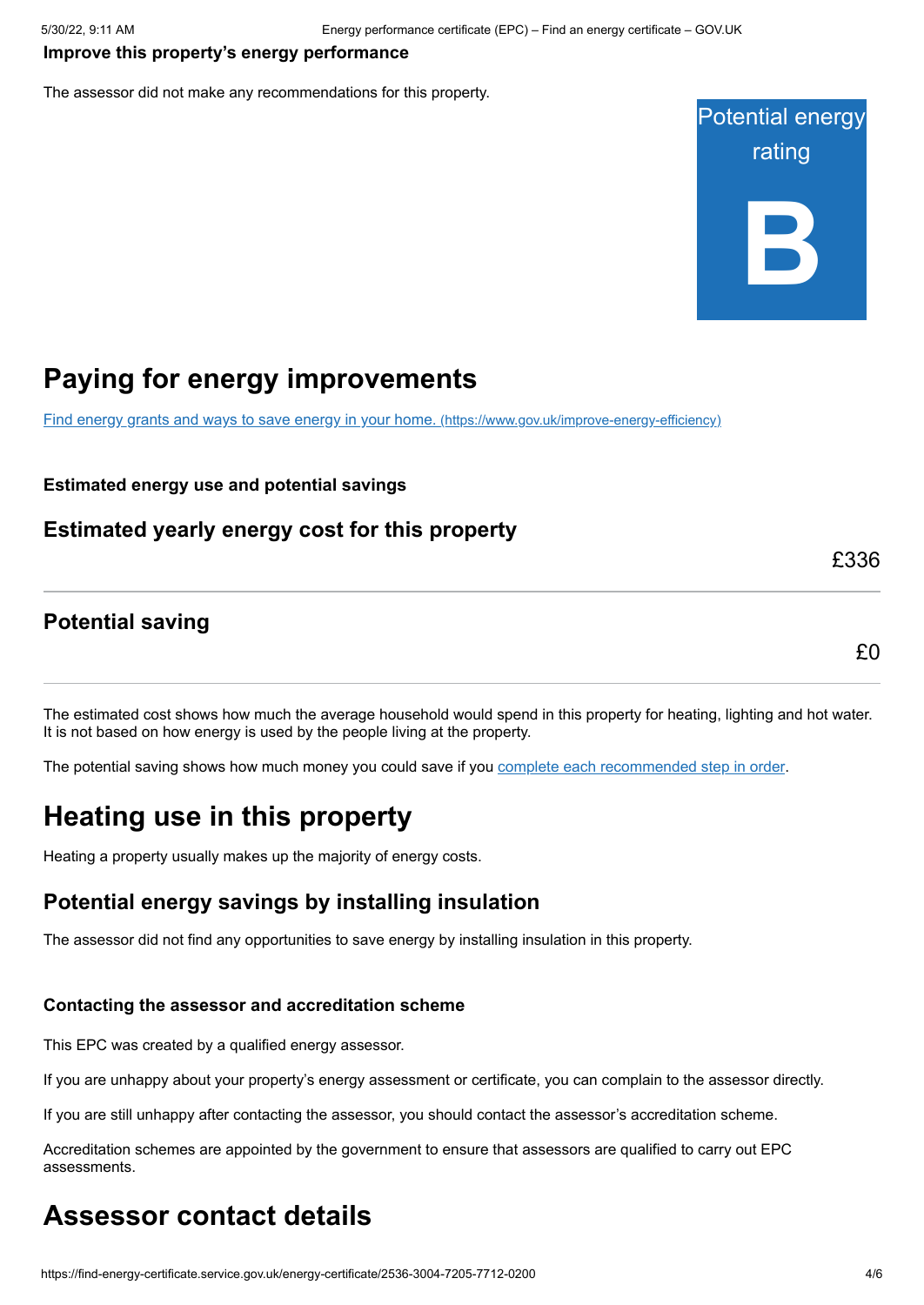## **Assessor's name**

Ciaran Stuart

#### **Telephone**

07764612066

#### **Email**

[info@spsni.com](mailto:info@spsni.com)

## **Accreditation scheme contact details**

#### **Accreditation scheme**

Elmhurst Energy Systems Ltd

#### **Assessor ID**

EES/007978

#### **Telephone**

01455 883 250

#### **Email**

[enquiries@elmhurstenergy.co.uk](mailto:enquiries@elmhurstenergy.co.uk)

## **Assessment details**

**Assessor's declaration** No related party

#### **Date of assessment**

27 May 2022

#### **Date of certificate**

30 May 2022

#### **Type of assessment**

RdSAP